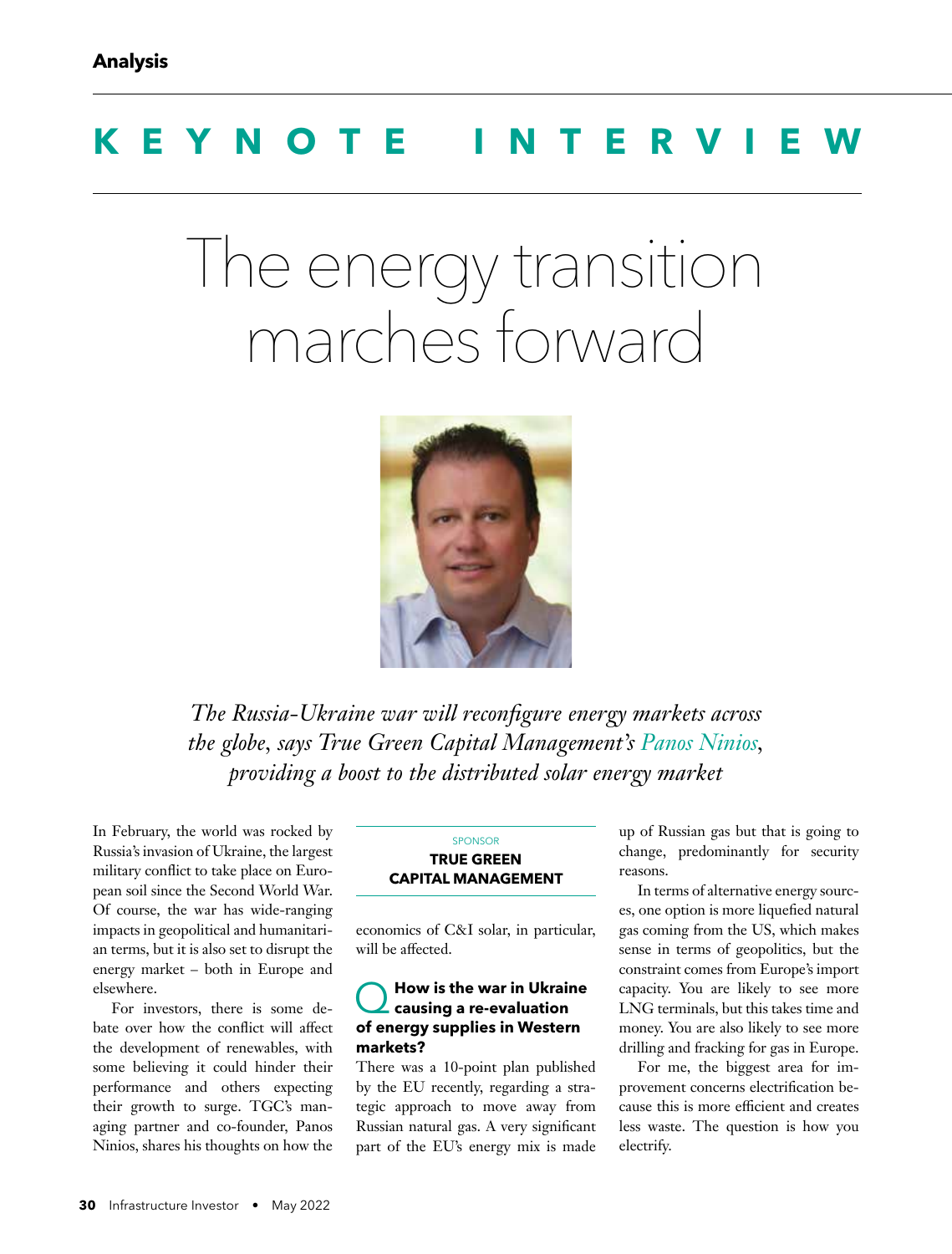You do not want to build more natural gas power plants for obvious reasons. You could revive mothballed coal plants as a short-term solution, but perhaps the best opportunity concerns distributed power generation – solar panels on top of buildings. Right now, the economics are there for this. In the US, for example, the most cost-effective form of power you can add to the energy system is distributed solar. It is cheap, fast and sustainable.

## **Q** Before the conflict, what<br>was the outlook for C&I **solar investments? Has the covid-19 pandemic had much of an impact?**

The general outlook was very positive. There are long-term economic drivers for the C&I solar market that are continuing to improve over time. If you look at how you create value in distributed power generation, it is all about the price of delivered electricity and the levelised cost of solar energy.

This spread has been increasing for a number of years and, during the pandemic, it increased further still. This is because although there has been some inflation affecting solar construction costs, it is not as significant as the inflation affecting the delivered electricity price, so the spread is much larger. The Russia-Ukraine war will cause the cost of delivering electricity to increase even further.

### Q**How else will the war affect the market?**

The war has accelerated inflation. Most renewable investments, both solar and wind, are based on long-term fixedprice contracts for electricity, so most investments from an economic point of view are fixed-income investments.

If you have an existing operating asset (or a fund covering a portfolio of these assets) in a world of increasing interest rates, these fixed-income investments look less attractive in relative terms.



# **Q Opinion has differed as to whether the conflict in**<br>Ukraine is likely to accelerate or hinder renewable **energy growth. What is your take?**

We need to think about this in the context of different timeframes. For next winter, you could import more coal from Australia, increase production at your existing coal plants, or bring back mothballed plants.

These may be viable options for the next one or two years, but as you look longer term, renewables are going to win. Coal looks attractive right now in the context of marginal electricity production in the EU as a power generation 'stop-gap', but distributed power generation is cheaper and cleaner for a long-term solution.

For new assets, those to be created in the next three to five years, these are going to have better returns than those created in the last five years. This is because of the spread, which is improving even in a higher interest rate environment.

As Europe moves away from Russian gas, there will be clear implications for electrification. This does not just affect power in your house, it also impacts transportation, so it will be a very disruptive transition for everybody's lives.

The entire automotive sector will

be affected, for example. This includes vehicle manufacture and the associated supply chain, as well as gas stations, refineries and all the infrastructure related to mobility. Most people drive a car. There is an entire section of the economy that is going to be impacted.

This disruption is not entirely new, but it will be accelerated. I truly think that this is a moment where the entire industrial infrastructure will change.

The fundamental issue so far has been broken supply chains, such as delays around equipment deliveries. This creates a cascading effect in terms of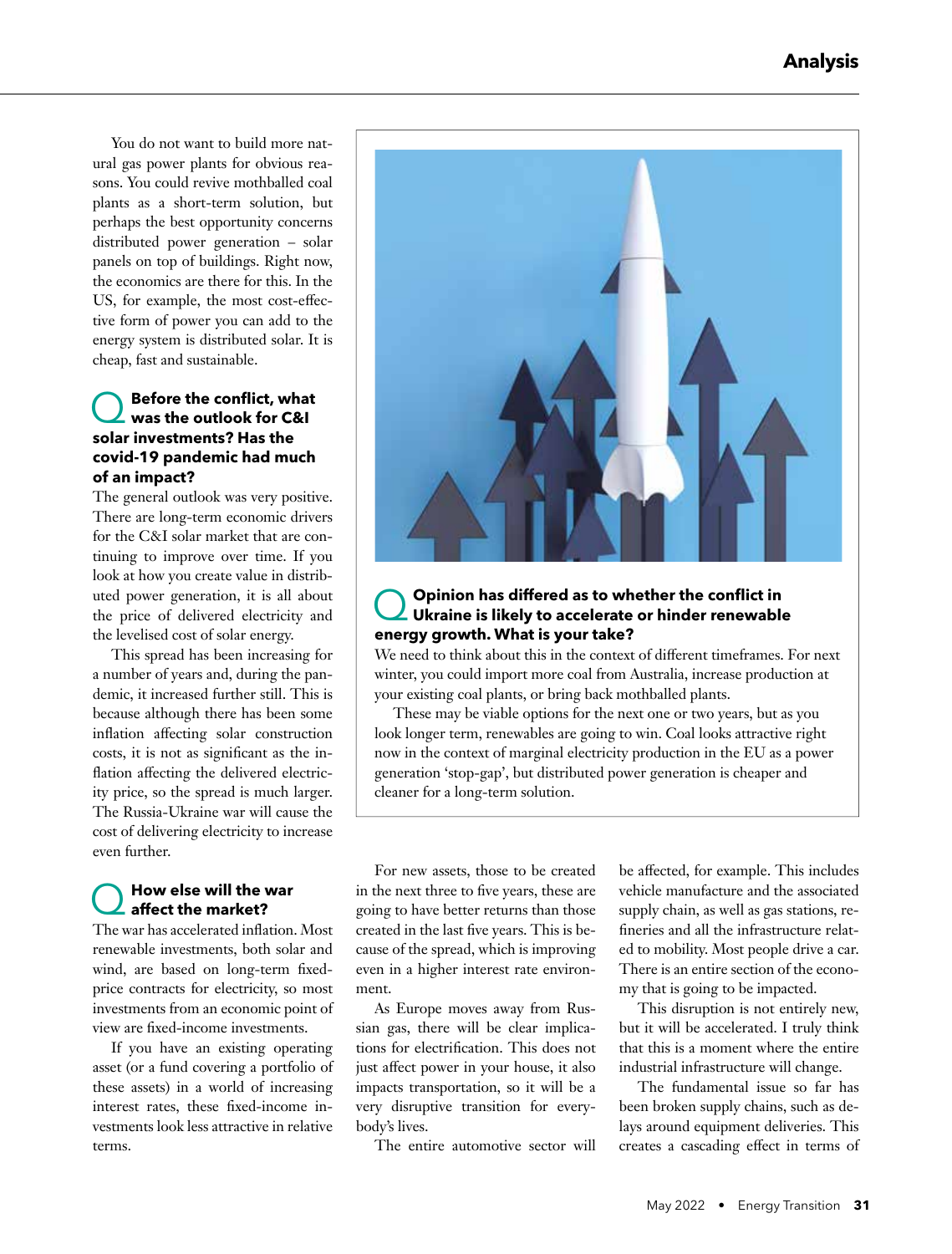construction schedules and how you structure investments. Before the conflict in Ukraine, supply chain issues started to be resolved, but it is difficult to say how this will be affected now.

There may also be some initial problems surrounding energy independence. There could be some disruption, like power shortages. But on the positive side, this transition will create new economic activity both in Europe and the US.

Even from a manufacturing point of view, energy independence will bring more manufacturing of solar panels onshore because you want to have greater control over energy production. There will be a string of cascading effects here too that are difficult to predict.

#### As markets shift, capital**intensive infrastructure, including the creation of new energy routes and**  the reconfiguration of **infrastructure is likely to be required. How will this affect the market?**

The shift will create new economic activity but I do not think Russian energy will go away; it will flow to Asia instead. This is about reconfiguration. Ultimately, this will prove very constructive for the price of LNG and crude oil. It will add to the cost because of the need to amortise new capex in some way, so the price of the commodity will remain higher for longer.

It is worth keeping in mind, however, that whatever money goes on defence is not productive capital. If you look at global history, a very significant amount of expenditure has gone on military budgets. Post-World War 2, this changed and we have all enjoyed a world where a smaller proportion of our collective wealth has been earmarked for defence budgets.

As you increase military expenditure – which is likely after the Ukraine

*"The most cost*effective form of *power you can add to the energy system is distributed solar"*

conflict – you are taking productive capital away from other areas. By definition, this new arms race will slow down Western economies. This budgetary shift is likely to be terrible for education and healthcare, but the renewable market may be affected as well.

#### Q**Does the war affect your investment decisions or thinking on ESG?**

For the last 12 years, we have not been too focused on energy in Europe due to FIT mechanisms, which meant that returns were not that interesting compared with what we could do in the US. We like to operate in market-based geographies, where we can originate transactions bilaterally.

Even before the Russia-Ukraine war, Europe was moving in that direction. So, back in 2019, we started looking at European investments, specifically in the UK and France. All these movements were in motion before the Ukraine crisis, but the conflict accelerated the process, and ultimately, we would like to invest out of a European-focused fund.

So far as ESG goes, we invest only in renewables, so by definition we score as highly as we can on the environmental side and will continue to do that. In terms of social impact, distributed solar can have further significant benefits, so we will continue to focus on those.

Generally, you make small local investments and hire a lot of local labour, so it has a positive, localised impact. Typically, you also save energy costs locally.

We believe our investments are creating local value. Beyond that, we have made specific decisions to start projects in areas where there is energy poverty, such as our community solar portfolio in upstate New York, where we offer power to people at a discount to market. These positive aspects are inherent to our investment thesis.  $\blacksquare$